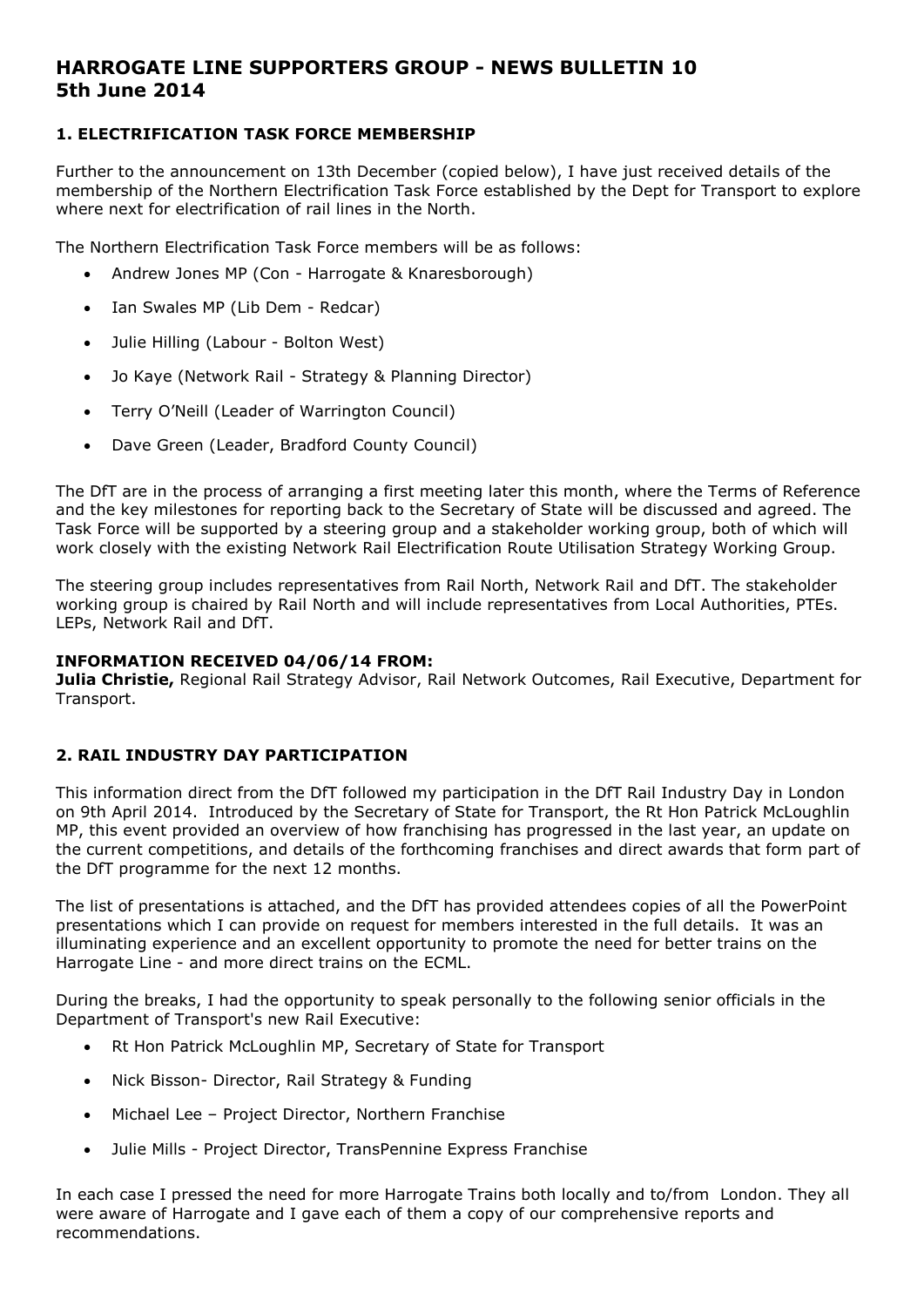# **3. RAIL EXECUTIVE COMMUNICATIONS**

I followed up my discussions at the Rail Industry Day with reminder e-mails and electronic copies of our reports. I received encouraging responses from which I have extracted the following quotations:

# **3.1 Nick Bisson, Director, Rail Strategy & Funding (15/05/14):**

*The Invitation to Tender for the Intercity East Coast franchise includes a train service requirement giving the minimum level of service. In doing this, we have sought to provide flexibility for bidders to take their own view on how to tailor their train services to best meet the markets they serve or to develop new markets.* 

*For Harrogate, the train service requirement maintains the existing level of service by requiring one train per day to and from London. The requirement to call at Horsforth once daily means that this train is highly likely to be routed via Leeds. As the train service requirement is a minimum it is for bidders to take their own view on the technical and commercial merits of a number of different options for services – and I was simply trying to highlight that Harrogate via York would be one (different) choice.* 

*We have strongly encouraged bidders to meet with local stakeholders on the route to better understand their needs and it is good that you have met with them once already.* 

*In December 2013, the Secretary of State announced that a joint Task Force including MPs, local authorities and the Rail North consortium and rail industry experts would explore where next for electrification in the north, and provide the Government with an interim report within 12 months setting out how schemes could be brought forward and their development accelerated. The All Party Parliamentary Rail Group in the North has been asked to nominate three MPs to sit on the Task Force. We expect the routes to be examined will include Leeds – Harrogate – York.*

# **3.2 Michael Lee, Project Director, Northern Franchise (11/04/14):**

*It was good to meet you at the Rail Industry Day, and in particular to talk about how we might engage Chambers of Commerce in our thinking. I will consider how we take that forward. Thank you for your mail, which I am copying to Andrew Nock who leads in developing the next Northern franchise specification, and to Roger Jones in respect of the Task Force issue*.

### **3.3 Julie Mills Project Director, TransPennine Express Franchise (19/05/14)**

*Many thanks for your email and the material, which I have passed on to my colleagues responsible for the specification of both TPE and Northern franchises. It was good to meet you at the Rail Industry Day. We will shortly be publishing a consultation on both franchises so I hope that you will be able to respond to that. The documentation will be on our website within the next 3-4 weeks.* 

### **4. PREVIOUS REPORT ON ELECTRIFICATION TASK FORCE**

**Sent:** Friday, December 13, 2013 2:32 PM

**Subject:** DfT lists Harrogate Line for joint taskforce with Rail North & Network Rail.

GOOD NEWS! The Harrogate Line is listed in the following Department for Transport News Release today.

### https://www.gov.uk/government/news/road-and-rail-projects-to-boost-local-and-regional-transport--2

The DfT announced on13 December 2013 the following measures to improve rail services:

The railway line between Wigan (North Western Station) and Bolton (Lostock Junction) will be electrified, at an estimated cost of £37 million and targeted for completion by 2017. This will enable the conversion of the busy Wigan to Manchester Victoria services and Wigan to Manchester Airport services from older Pacer diesel trains to more modern and higher capacity electric trains.